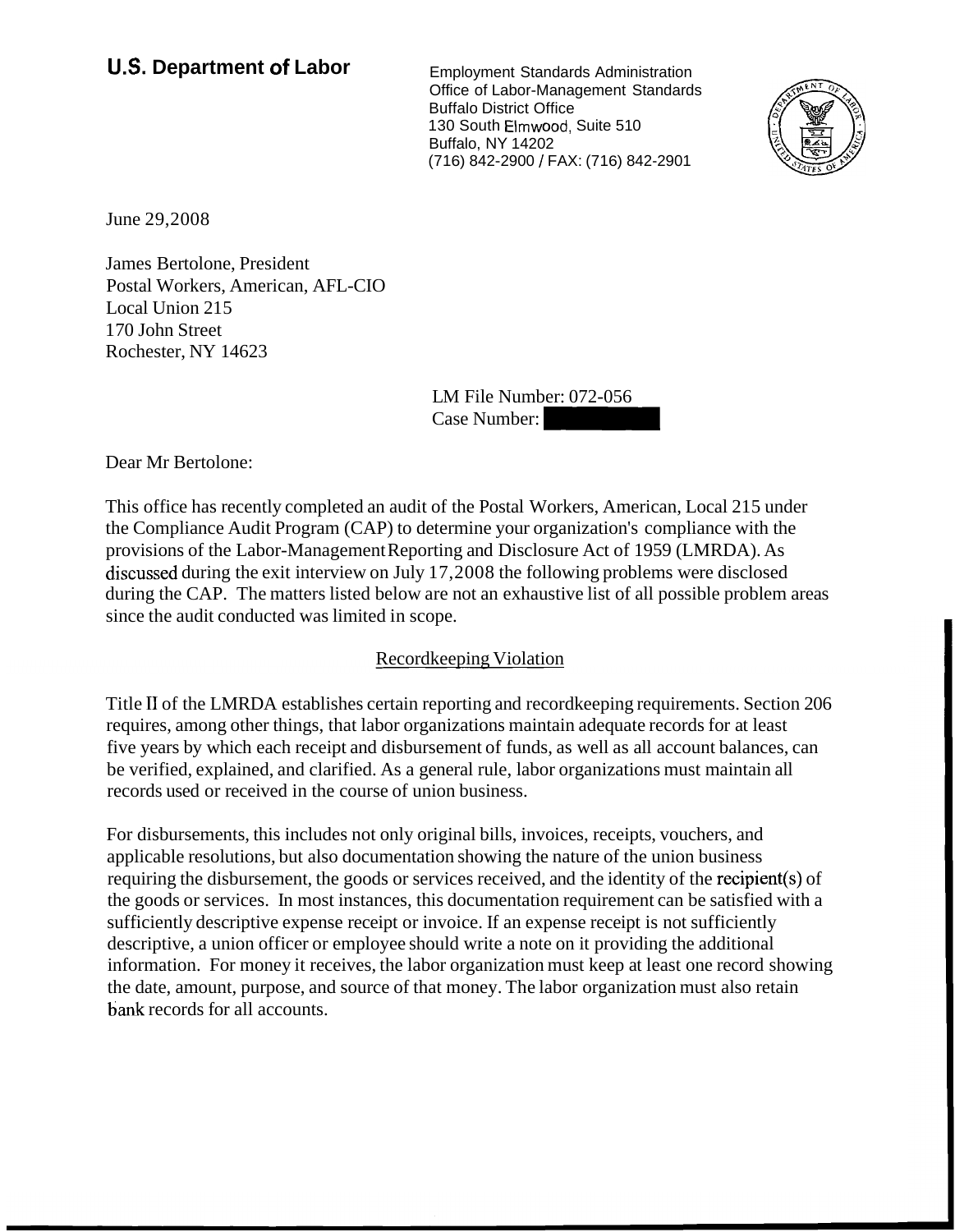Mr. James Bertolone July 29, 2008 Page 2 of 3

The audit of Local 215's 2007 records revealed the following recordkeeping violation:

## Meal Expenses

Local 215 did not require officers and employees to submit itemized receipts for meal expenses totaling at least \$8 17. The union must maintain itemized receipts provided by restaurants to officers and employees. These itemized receipts are necessary to determine if such disbursements are for union business purposes and to sufficiently fulfill the recordkeeping requirement of LMRDA Section 206.

Local 21 5 records of meal expenses did not always include written explanations of union business conducted or the names and titles of the persons incurring the restaurant charges. For example, numerous union credit card charges for meals failed to adequately explain the reason for the expense. Union records of meal expenses must include written explanations of the union business conducted and the full names and titles of all persons who incurred the restaurant charges. Also, the records retained must identify the names of the restaurants where the officers or employees incurred meal expenses.

Based on your assurance that Local 215 will retain adequate documentation in the future, OLMS will take no further enforcement action at this time regarding the above violations.

### Other Violation

The audit disclosed the following other violation:

### Inadequate Bonding

The audit revealed a violation of LMRDA Section 502 (Bonding), which requires that union officers and employees be bonded for no less than 10 percent of the total funds those individuals or their predecessors handled during the preceding fiscal year.

Local 215's officers and employees are currently bonded for \$45,000, but they must be bonded for at least \$64,213. Local 215 should obtain adequate bonding coverage for its officers and employees immediately. Please provide proof of bonding coverage to this office as soon as possible, but not later than August 29, 2008.